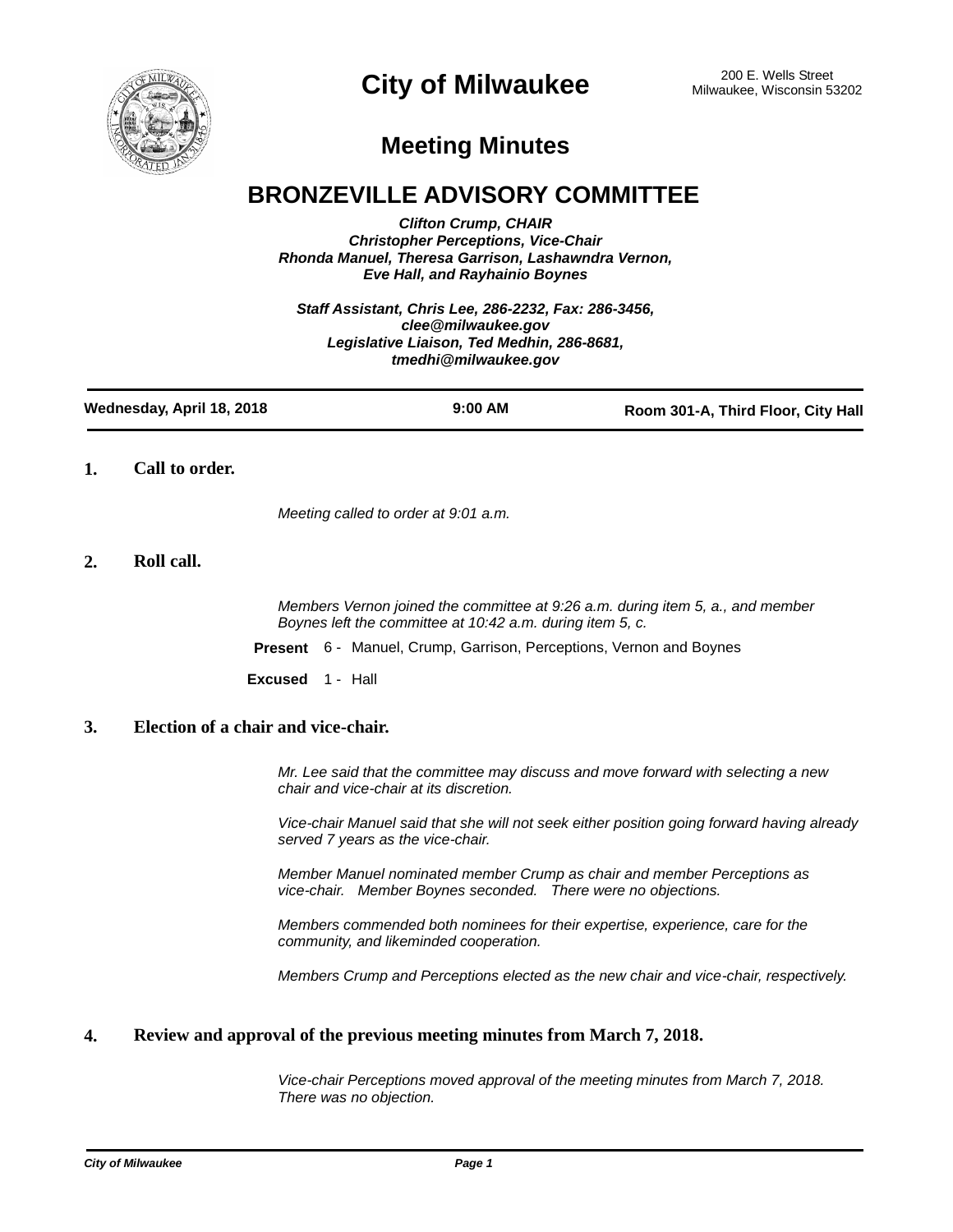#### **5. Bronzeville RFPs, listings, projects, programs, initiatives, events, activities or updates.**

*a. Clear Channel billboard plans at North Avenue and Highway 1-43*

*Individuals appearing: James Bernklau, Clear Channel Outdoor Michael D'Amato, consultant*

*Mr. Bernklau gave an overview.* 

*Clear Channel has met with the Dept. of City Development (DCD) to explore possibilities*  with the existing back to back printed billboard sign at the corner site of North Avenue *and 7th Street, south of North Avenue, west of 7th Street, and east of Highway I-43. The sign is on a rectangular strip of property owned by Clear Channel. The original request to DCD was to raise the height of the sign and convert the sign from print to digital. DCD had conveyed its sentiment to not obstruct future development on the site. Discussion has taken place on possibly developing on the site, including the piece owned by Clear Channel, by moving the sign. Moving the existing sign is not economically feasible for Clear Channel. Clear Channel wants to remain having good sign sightlines with the highway.*

*There is a proposal to open up the sight for future development while not interrupting Clear Channel's business by doing a land swap with the City and erecting a digital billboard sign closer to the highway. Clear Channel's would give up its property, via a perpetual easement, to the City and obtain ownership of the City's northwest property to erect an off-center sign there. The existing sign has many pylon poles holding it up. The goal is to put a single pole with back to back digital boards that are closer to the highway by less than 100 feet. Corporate approval is still needed on this proposal.* 

*Digital billboards run advertisements for 8 second intervals and run 24 hours a day for the*  length of time an advertisement is purchased. The digital signs can run do public and *community service digital displays on a case-by-case basis, which cannot be done with physical boards. Examples of public service displays include ones for Veterans Crisis Line, the opioid crisis, and amber alerts. The boards are controlled by a central computer and can be simply updated from the main office as necessary.*

*A billboard can remain in its current location, but that would not provide the best value, not be in the best interest for everyone, and can present issues if a development comes along. The latter would result in an unfavorable legal condemnation process for all and compensation to Clear Channel for its loss via imminent domain. Moving the billboard and digitalizing it, as offered, may be the best case scenario. Conversation with the local alderwoman has been only on improving the existing billboard structure and not about relocating a new digital billboard.* 

*Members inquired about condemnation, timeline for relocating a billboard, employment opportunities for the community, and marketing campaign opportunities for local businesses in Bronzeville, origin of signage manufacturing, consideration to erect a sign on top of a building (a previous proposal), height of the billboard, DCD opinion, and setback concerns with a relocation.*

*Member Vernon joined the committee at 9:26 a.m.*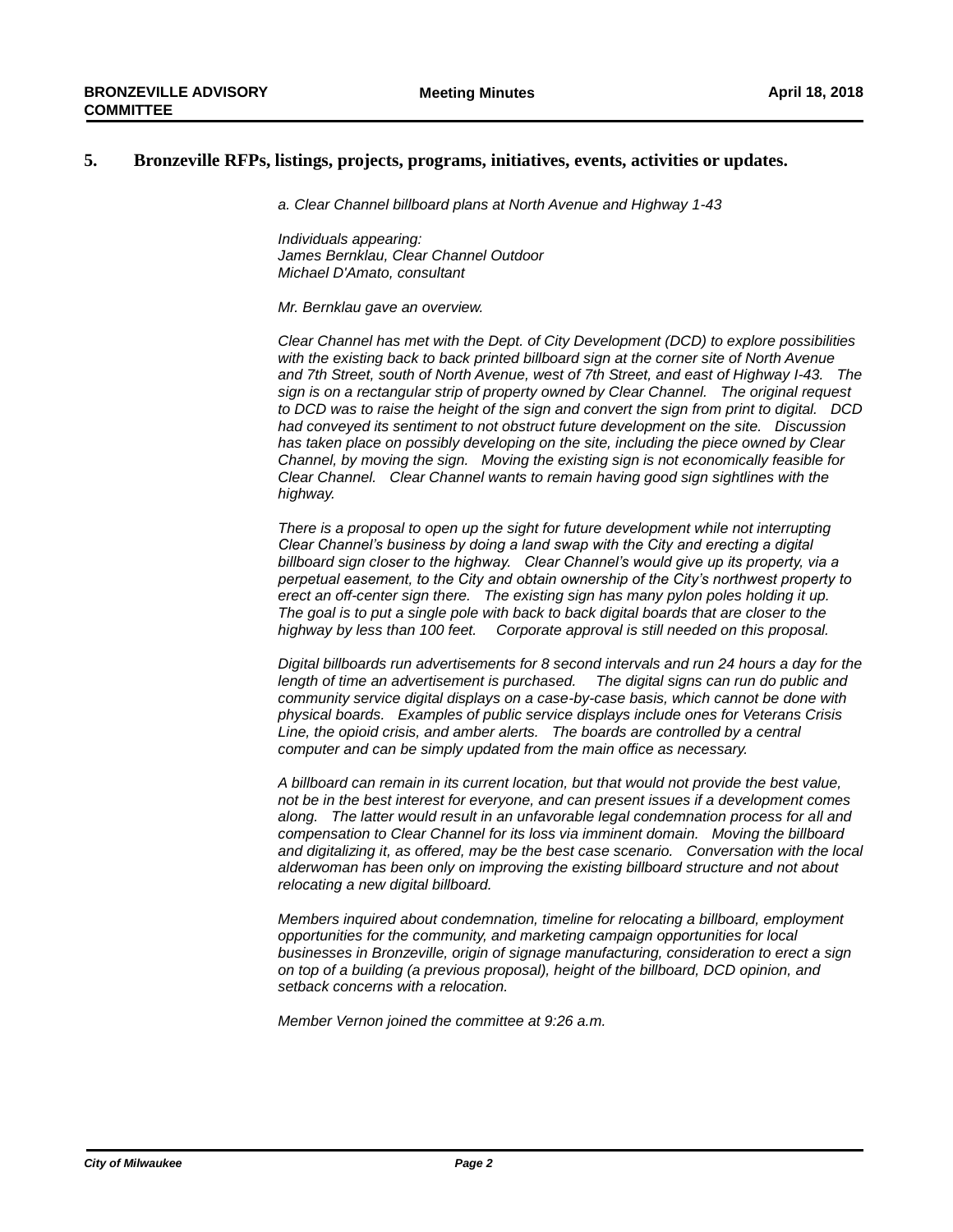*Mr. D'Amato replied. Condemnation is a long, confrontational, and tedious process. Clear Channel wants to cooperatively work with the City to find a win-win situation. There are efforts to do displays for Bronzeville Week in working with Ald. Coggs. Clear Channel has done public service announcements at 8 second clips and can continue to do so in working with Ald. Coggs. The matter should not be open-ended. Moving the billboard creates a better site even if development does not occur.*

*Mr. Bernklau replied. The process to get a variance for raising the billboard height is not known. If final approval is obtained on everything, the project can be constructed within 60 days. Perhaps the project can materialize by the end of the year. He is unsure of any employment opportunity for the community. Erecting a billboard is highly sophisticated, materials are manufactured out of state, engineering is done by Clear Channel construction crew in Chicago, local staff is used to repost current boards, and local attrition is used for electrical work. Doing ads for specific businesses would be difficult and would have to be taken up with Clear Channel's marketing and sales division. Community service announcements are realistic possibilities, are done now, and are done on a case-by-case basis with local communities. The billboards are made in Utah, and poles are manufactured in Chicago. A billboard can be erected on top of a building, has been discussed, but would not be ideal due to the uncertainty of a development there. A pole can be put in close proximity to a building. The ideal proposal is to move the billboard now and create space for a developer to come in the near future. The billboard is 40 feet tall now, and the desire is to go up another 20 to 25*  feet. A setback concern would be to not have a billboard hang over the Dept. of *Transportation fence.*

*Ed Richardson, DCD, appeared and commented. There have been discussions with Clear Channel. No decisions have been made. The desire was for Clear Channel to discuss its plans with the advisory committee first before moving forward.*

*Ald. Milele Coggs, 6th aldermanic district, appeared and commented. The vacant parcel should now be put up for RFP to produce more surety. Charrettes for the district have all*  recommended moving the billboard. She is requesting DCD to do an RFP. There will *be interest from developers. She will keep Clear Channel updated.*

*Member Manuel said that an RFP will take 30 days, she will check with the DCD commissioner, and will update Ald. Coggs.*

*Member Crump said that the committee will withhold issuing a recommendation until seeing what the next steps are.* 

*b. Facade grant review*

*Individual appearing: Sierra Starner-Heffron, DCD Commercial Corridor*

*Ms. Starner-Heffron gave a PowerPoint presentation and grant updates. 2730 N. MLK Dr. (King's Fresh Market) was approved for commercial foreclosed property funding in the amount of \$75,000. 1947 N. MLK Dr. (Signature Sweets) was approved for RIF grant funding in the amount of \$10,000. 2230 N. MLK Dr. was approved for a \$25,000 white box grant and was denied a \$5000 façade grant due to the Historic Preservation Commission recommending different windows. The façade grant can be reapplied.* 

*Member Manuel commented. Projects being considered should be brought to the*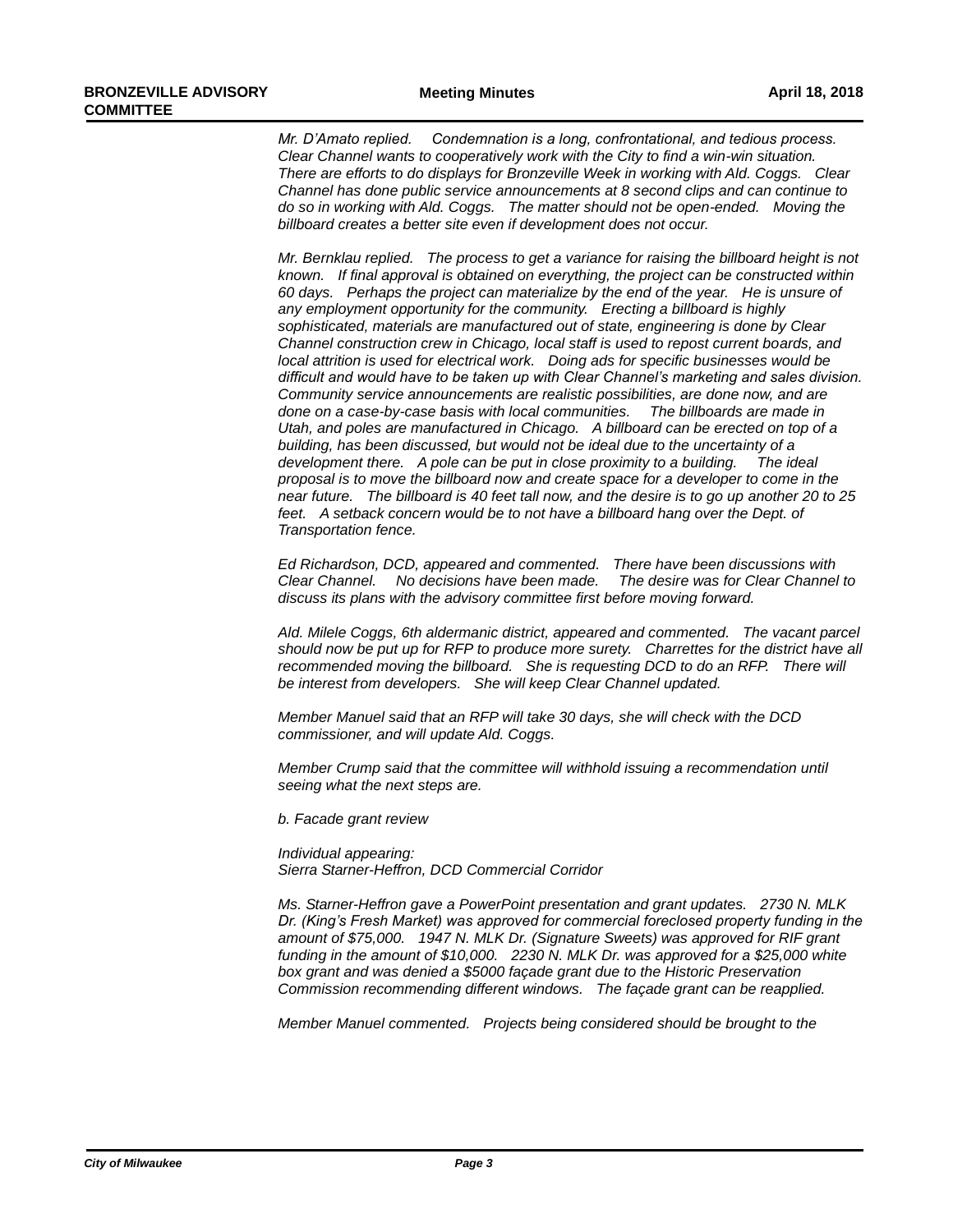*advisory committee prior to being approved or final decisions being made. The projects presented today were approved prior to review by the advisory committee. The* 

*Ms. Starner-Heffron replied. The projects were vetted through the local BID and can be brought to the advisory committee for review prior to final decisions being made going forward. Her team meets once a month to review projects and wants to move them forward on a timely manner.*

*Member Manuel said that advisory committee meets monthly, is separate from the local BID, and that at a minimum projects should be brought before the advisory committee for informational purposes prior to final approvals or decisions being made.*

*Ald. Coggs commented. The advisory committee has operated historically to review projects beforehand, but the ordinance limits official review by the advisory committee to RFPs only. The ordinance is silent on grant projects and other types of projects. The grant projects presented today were private ones. An amended legislation to better clarify the review processes of the advisory committee should be an agenda item for the next meeting.*

*Member Vernon questioned the difference between King's Fresh Market and Pete's Fruit Market.*

*Member Crump commented. The site for King's Fresh Market was a city foreclosure, involves a MEDC loan, and had its process started before Pete's Fruit Market. King's Fresh Market had presented to offer hot and soul foods.* 

*Deshea Agee, Historic King Drive BID Executive Director, appeared and commented. King's Fresh Market is anticipated to come back to the advisory committee to provide an*  update. There has been much work done inside of the building. There will event space, *meeting space, catering, and a place for eating with about 50 seats. The market is designed to be a hot food carry-out with limited grocery, will uniquely highlight local food vendors, be health conscience focused, and be different from and complement Pete's Fruit Market. Pete's Fruit Market is a more full service grocery store. The process for King's Fresh Market has been a long process and was promoted 5 years ago. The slow process can be attributed to knowing what Pete's Fruit Market had to offer so that both stores would not be in competition with each other.* 

*Mr. Agee further commented. About 600 people were surveyed and responded in wanting most in the area restaurants. Other than KFC and Burger King, restaurants gained or will be gained on MLK Drive include Mi Casa Su Café, Rise and Grind, Pete's Fruit Market, King's Fresh Market, and The Jewels Caribbean. A recent article in Milwaukee magazine highlighted 12 businesses on MLK Drive, and some of those restaurants were included. There is good energy supporting these businesses. Regarding the DCD commercial corridor grants, there can be ways to align the commercial corridor team's meeting schedule with the advisory committee's schedule to better review grant proposals as discussed. The DCD commercial corridor team has standing meetings every fourth Tuesday or Wednesday of every month.*

*c. Anti-displacement plan update*

*Individuals appearing: Nolan Zaroff, DCD*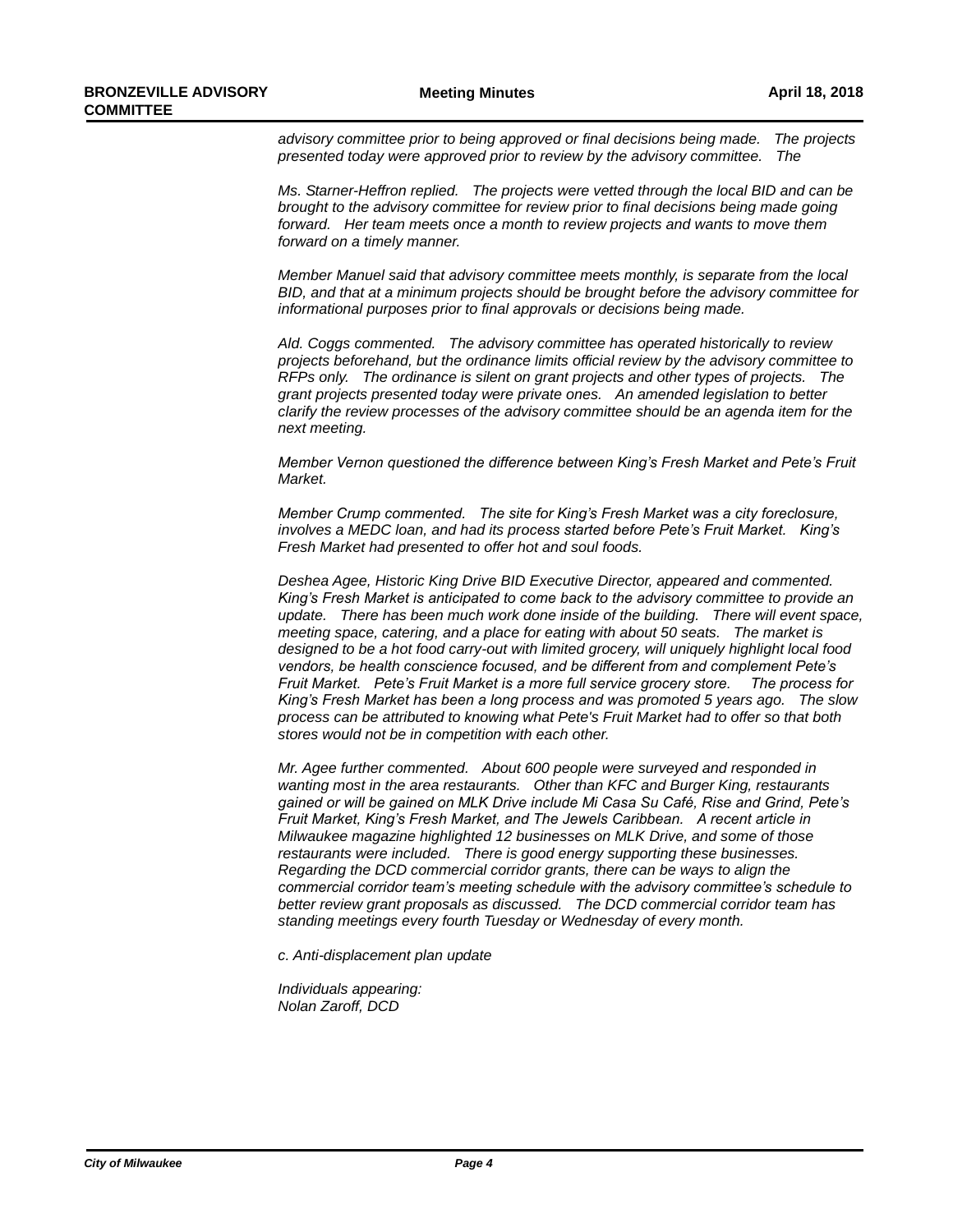*Vanessa Koster, DCD Planning Division*

*Ms. Koster gave opening remarks. The plan was initiated by Ald. Coggs and Perez to look at indicators for displacement and gentrification.*

*Mr. Zaroff gave a PowerPoint presentation and overview.* 

*The Common Council had directed via a resolution for DCD to develop a plan to address gentrification and displacement concerns in neighborhoods surrounding downtown while balancing the increased downtown development. Development of the plan focused on prioritizing choice and equity alongside traditional DCD development goals. Prioritizing choice means recognizing that as development occurs, policies and programs should be crafted to minimize the potential of displacement for existing residents and businesses that want to remain in their communities. Prioritizing equity means that anti-displacement and related policies and programs should be intentionally designed to ensure that historically disadvantaged groups are able to benefit from and gain access to the wealth-building opportunities provided by development occurring in city neighborhoods.*

*The plan is not the only initiative looking into the issue, and there are other existing initiatives. Examples include Moving Milwaukee Forward, MKE United, TOD study, eviction and landlord/tenant initiatives, Turning the Corner, and LISC Equitable Development Symposium. Analysis development goals of the plan include developing consistent definitions, setting indicators, identifying areas where trends might be occurring in order to target strategies, and basing on other cities' work and local conditions.* 

Gentrification is defined as a market-driven racial and socioeconomic reconfiguration of *urban communities that have suffered from a history of disinvestment. Indicators of gentrification, in general, are reduction in the percentage of households of color within a neighborhood, while at the same time see greater than city average increases in household incomes.*

*Displacement is defined at the involuntary relocation of established residents or businesses. Indicators of displacement are an increase in rents or home sale prices greater than the city average for a neighborhood, while also seeing a decline in the number of low income households.*

*Regarding key findings from the plan analysis, a majority of neighborhoods in the greater downtown are not exhibiting trends associated with gentrification or displacement. In some cases the opposite is occurring with an increase in the population of people of color, stable median household incomes, stable property values and rents, and increase in the concentration of low income households. Data that was analyzed were that from the 2000 to 2016 census tracts. Presence of one indicator and not the other for either gentrification or displacement may not necessary indicate that either is occurring. There needs to be an overlap of the indicators to indicate that gentrification or displacement is occurring. From an overlap of indicators found, gentrification may be occurring in tracts 1859, 108, 112, 141, 81, 106, 107, and the southern portions of Harambee and Riverwest. From an overlap of indicators found, displacement may be occurring in tracts 1859, 97, 99, 137, 79, 80, 106, 107, 165, and 1856 (Bronzeville). Where gentrification or displacement is occurring, it is street by street or block by block.*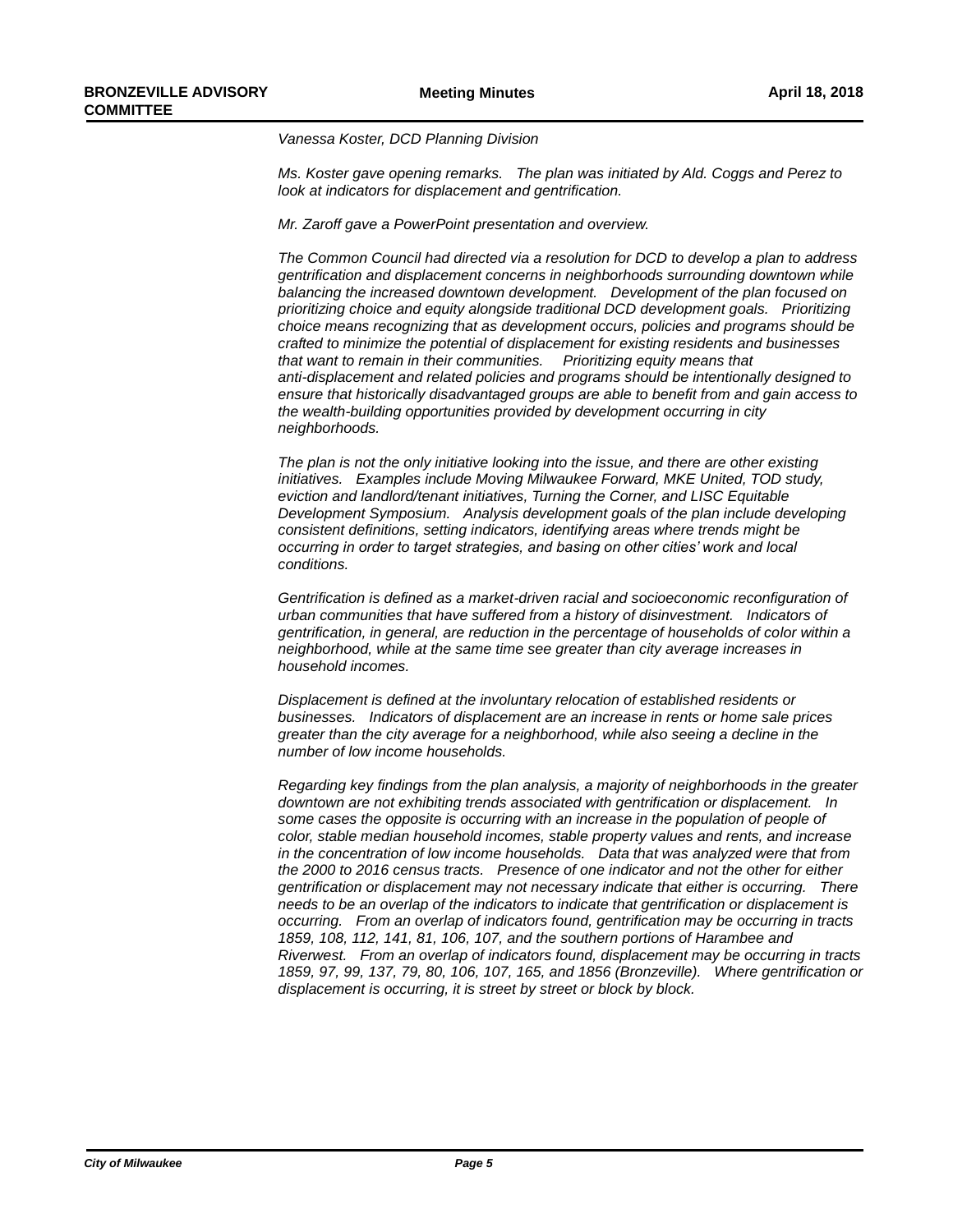*Bronzeville, within the census tract 1856 between 2000 to 2016, saw a 24% decrease in residents of color opposite a 16% increase for the city as a whole and saw a 24%*  increase in median household income while the city saw a 14.9% increase as a whole. *These indicators were not strong enough to flag that gentrification is occurring in the Bronzeville tract. For displacement both indicators are present in the Bronzeville tract. Residential assessed values in the tract went up to almost 130%, between 2000 to 2017, whereas the city as a whole increased by 29%. Low income households in the tract decreased by 42% whereas the city as a whole increased by 38%.*

*There was additional work done within the plan around equitable Transit-Oriented Development (TOD). A consultant was acquired to develop a market analysis for the MLK Dr. neighborhood, including Bronzeville and Walker's Point on the south side.* 

*Other data that were analyzed include educational attainment, owner and renter occupancy, elderly home owners, median rents, and existing affordable housing. There are some racial and social economic reconfigurations in the study area that seem to indicate that gentrification and displacement is occurring. Areas include Brewers Hill, Westown, Haymarket, Harambee, and others. Overall, only eastern Harambee is there evidence of displacement with the African American population and share of the population falling substantially. The Bronzeville and MLK Dr. neighborhoods have a*  higher proportion of natural occurring affordable housing compared to the city as a whole; *however, with current and oncoming development and real estate, natural occurring affordable housing are anticipated to be decreased in these neighborhoods.*

*A number of strategies were formed to manage and mitigate changes due to gentrification and displacement. Recommendations include to educate and engage residents on displacement and related issues, monitor local market conditions and adapt strategies as needed, assist existing home owners to retain their homes, help existing neighborhood renters become home owners, preserve existing affordable rental housing and protect tenants at risk of displacement, prioritize affordable and mixed-income housing in neighborhoods at risk of displacement, and preserve neighborhood character and build community health. Residents should be engaged, informed, and empowered to push back predatory buyers trying to buy their properties. DCD will update data and the plan on an ongoing basis going forward. A resident resource sheet about displacement issues was developed to educate homeowners or renters about predatory soliciting and available resources.*

*In conclusion, the plan is an initial step to the process. Next steps would include*  engaging with communities, educating residents, hold town hall meetings, work with *stakeholders and various entities, monitor conditions, moving strategies forward, finding creative solutions, and balancing development and its impact to residents.*

*Member Perceptions inquired about detailed strategies, naturally occurring affordable units, and active strategies to slow down the process of gentrification or certain kinds of unwanted investments.*

*Mr. Zaroff replied. The strategies presented today were summarized ones. There are 27 overall strategies that are further detailed in the final report, and members are encouraged to review them in further detail. Units that are affordable for the average median income population without needing a subsidy in an area are naturally occurring affordable units. Regarding active strategies to prevent or slow down gentrification, the city is limited in many ways by the state. Other states allow the freezing of property*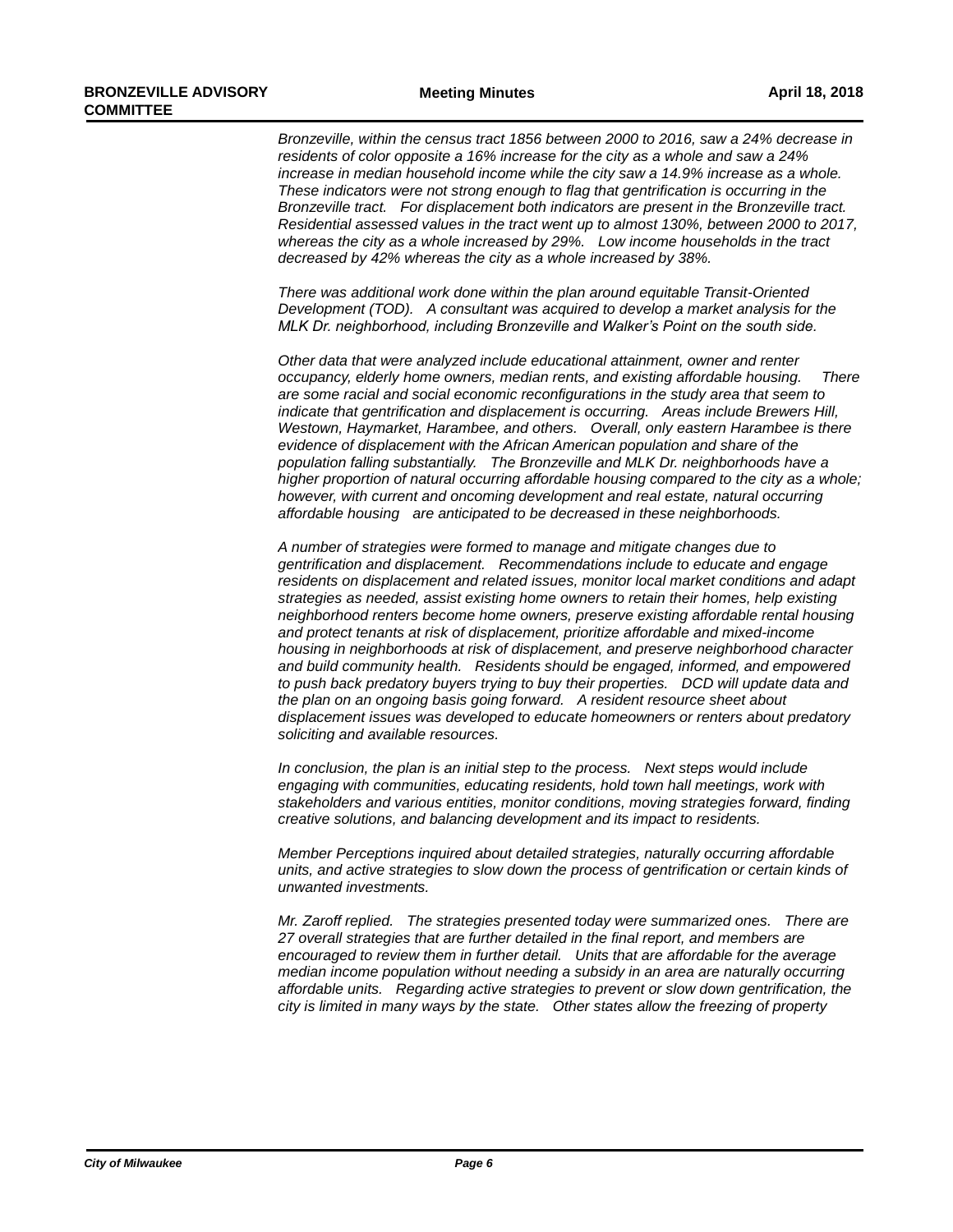*taxes for the elderly and vulnerable who are on fixed incomes, but Wisconsin precludes its cities from doing that along with rent control and inclusionary zoning. There is internal discussion to find creative ways to indirectly and legally do those same things. Many existing city programs can be better utilized to help stabilize home owners.* 

*Member Perceptions said that the sentiment is not to slow development down but rather to see the proper development occur.* 

*Member Vernon commented. The plan may not be received favorably by residents due to racial inequity. There is a lack of people of color in doing the plan. Going forward, it is important to have racial equity and include people of color to produce the plan in order to be more favorably received, build trust, help make job numbers to be where they should be, and help empower people of color and businesses of color who may dominate the area. Racial equity and empowerment should be a goal of the committee. The term anti-displacement may not be the best term to use as it seems to indicate that displacement is occurring and power is being taken away from residents. Much of the data used is outdated being from 2016. Trends currently may be different, and the plan needs to be revisited. There is not much new data in the plan. Much of the datasets used in the plan are the same numbers from other datasets, such as those for infant mortality.*

*Member Garrison said that racial inclusion in producing the plan will make communities of color feel more comfortable.* 

*Ms. Koster said that DCD staff will attend tomorrow's town hall meeting at Hillside Community Center to present the plan.*

*Mr. Zaroff added comments. The plan was given a short period of time to be produced. With more opportunity to do the plan on a larger scale, an important aspect would have been community engagement. The outdated data is a shortcoming. More information will be sought and incorporated from another separate and private gentrification study being done by Katie Pritchard from Turning the Corner. She will be doing community interviews and focus groups at the street level block by block.* 

*Member Vernon added that although the additional private study being sought is*  laudable, there would be concern about racial equity since the additional study is not *being done by a person of color.*

*Member Boynes commented. There are already a few investors camping, who have acquired properties in the area in anticipating of new development stemming from the arena and streetcar. There should be review of the original Bradley Center arena development, which drastically had changed the character of Brewers Hill, to avoid the displacement and gentrification that may have taken place back then. The new arena development and potential streetcar extension may increase property values and the market on MLK Dr. and North Ave. Development is occurring fast and residents may not have the proper time and resources to respond. The City should be mindful of the residents and ensure that there is adequate time and resources given to local residents and businesses to better prepare or protect themselves.* 

*Mr. Zaroff added comments. It has been observed in other cities that streetcars do raise property values, cause development pressure, and attract investors. Prior to that happening on MLK Dr. and North Ave., of importance is to mitigate or balance those*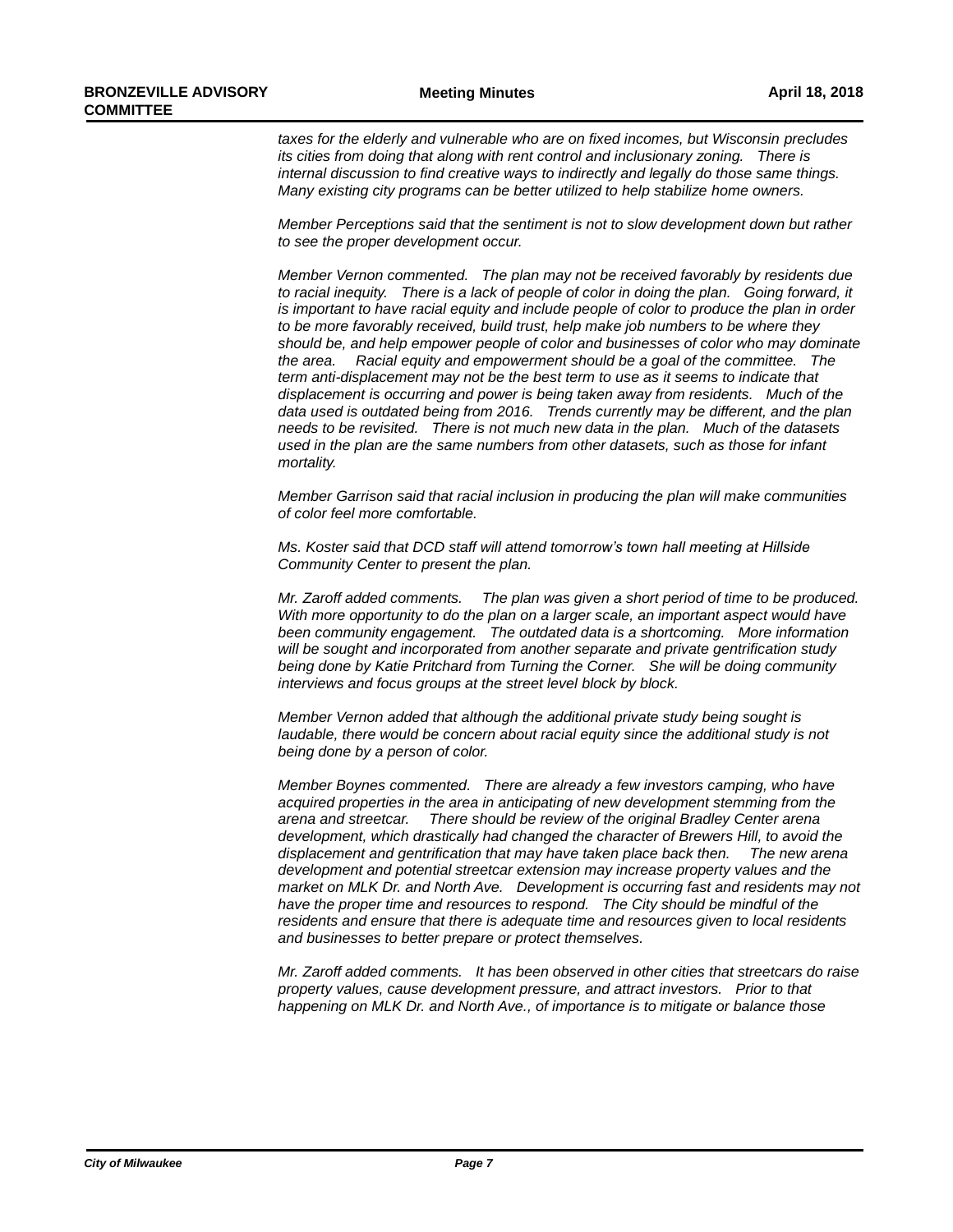*issues to ensure that people and businesses do not get pushed out. The streetcar project is overall a good thing that will connect people to jobs and places.*

*Chairman Crump commented. The foreclosure crisis has offered opportunity for property ownership. The City should look at creative ways to acquire properties and make them affordable, perhaps capping the rent rate or do rent-to-own programs. Other than sales, other success indicators should be measured for the area, such as human capital and affordable housing. Going forward the study should include the study of crime as a gentrification indicator since crime reduction does brings people not of color to downtown and the surrounding areas. His office (Fire and Police Commission) can offer data on crime.* 

*d. TOD study update*

*Individuals appearing: Monica Wauck-Smith, DCD Vanessa Koster, DCD Planning Division*

*Member Boynes left the committee at 10:42 a.m.*

*Ms. Wauck-Smith gave a PowerPoint presentation and an overview.*

*There is equitable growth TOD planning for the streetcar extension to Bronzeville along MLK Dr. to the north and Walkers Point to the south. The Federal Transit Administration gave the city a grant to do the TOD study. Funding for the extension has not been approved yet, and the extension timeline is unknown. The study is looking at land use, housing, and development issues that can accompany high quality transit such as the streetcar. Development pressure does accompany streetcar projects, which can be both a good and bad thing. The study is important to safeguard for equity for the local residents and businesses.*

*The study is midway through its process. Of primary focus is to do the study through an equity lenses. Goals of the study are to extend the streetcar investment from downtown, connect neighborhoods both physically and economically, enhance places based on local character, and benefit existing community through equitable and inclusive strategies. Objectives are to create a road map for equitable growth and development through TOD development; create a framework for investment decisions, zoning code updates, and practical implementation strategies; and meet community and stakeholder goals and aspirations.* 

*There will be community informed planning and engagement. There are 5 large community workshops. 3 workshops have occurred. One workshop is coming up in May where there will be a preview of activities related to zoning, development, and recommendations. Other engagement has or will involve community partners, 10 one-on-one key stakeholder interviews, 3 PAG meetings, 2 community meetings in each neighborhood, summer festivals, artist workshop, and community dinners. The plan team is made up of DCD staff, outside consultants like P3 Development, and community partners inclusive of the Historic King Drive BID, Westcare, Halyard Park Association, and Historic Brewers Hill Association. Community partners are being paid through the grant. Staff has tabled events, such as at Bronzeville Week. There will be two community dinners with informal discussions with residents next week in the north and south sides. There is an advisory group, an online survey, and a flyering done by Westcare.*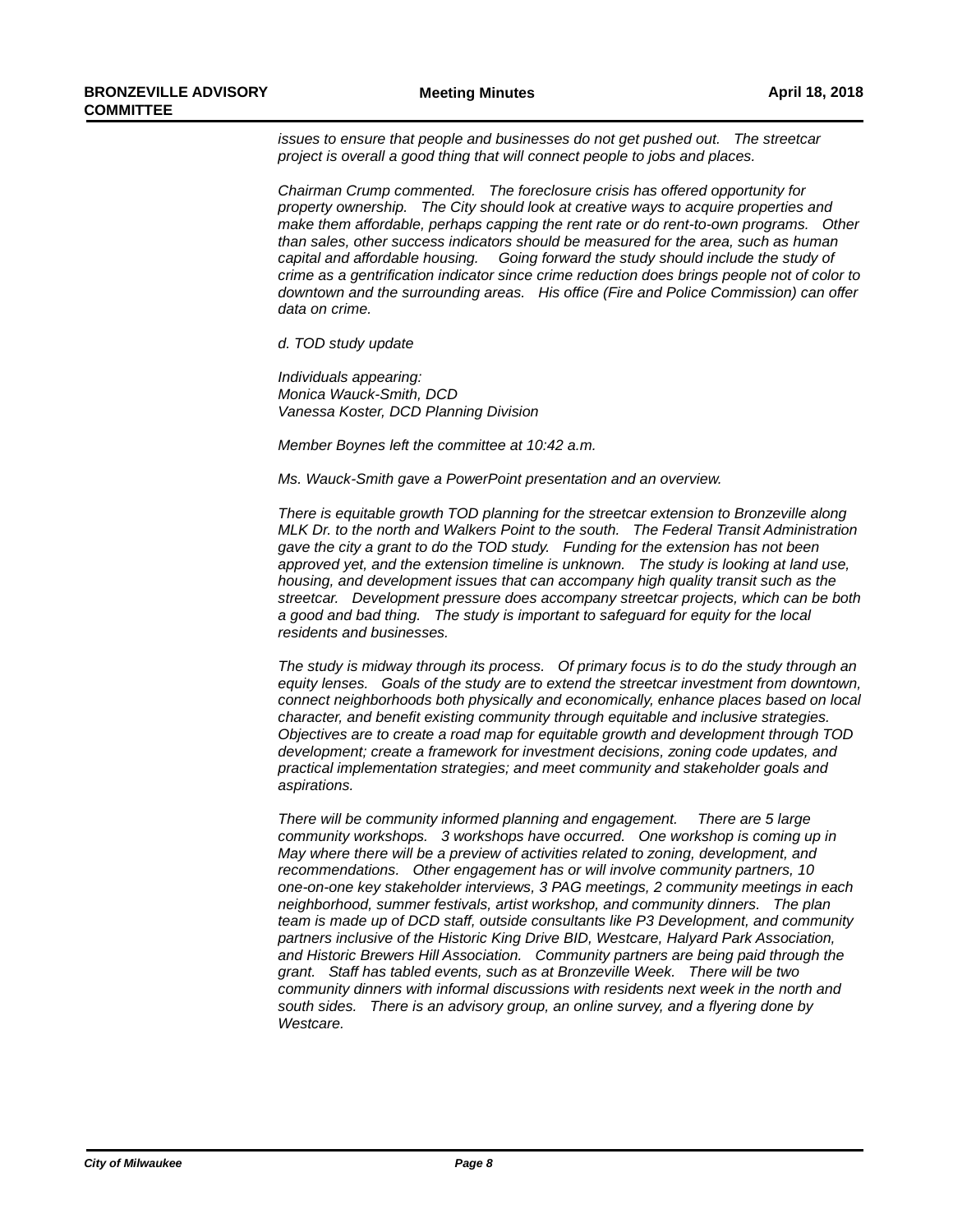*Community feedback thus far include having more sit down restaurants, affordable housing options, walkable streets, connection to jobs, eating options, places to relax, shopping options, greenspace, unique character, development on vacant lots, youth recreation, and open engagement process.*

*A framework was developed out of community feedback to advance TOD. Included are the typical TOD themes of inclusive of commuting, mixed use, density, public realm, feasibility, and value capture. Also included are equitable TOD themes of people, economy and jobs, places, and change. For density, there is interrelated process among transit, housing, people, and retail.*

*A mapping exercise was done with the community that identified key development opportunity sites inclusive of vacant buildings, vacant lots, underutilized parking, City real estate, key main street and side street connections, and potential street car stations. Potential development would include retail closer to downtown, residential throughout, and office space. There are areas that will remain unchanged and keep their historic character, such as the area between Vine St. and Lloyd St. Sites most subject to change and sites of focus include the DNR building (will be vacant by 2020), C.H. Coakley building, vacant sites on North Ave., MLK Dr., and the area closer to Schlitz Park. The DNR building, which is not in good shape and owned by the State, on the corner of North Ave. and MLK Dr. can potentially be a 4 to 5 story building with residential, civic, museum, office, retail, and plaza space. The intersection and surface parking for United Way on Walnut St. and MLK Dr. can potentially develop into retail, residential, office, and greenspace. Meetings have been done and will be ongoing with the stakeholders of the various private spaces of focus.*

*Mr. Agee commented. The potential sites of development were selected in consultation with the Historic King Drive BID. The potential museum at the DNR building is for a Black Historical Museum. The veterans building will be unchanged. For the United Way surface parking, there could be perhaps a new building with multi-level parking.*

*Member Vernon commented. She previously worked at United Way, and the corner of Walnut St. and MLK Dr. is a catalytic corner and another gateway. Traffic at this intersection should be improved.*

*Ms. Wauck-Smith proceeded further. One of the next steps is looking at streetscape and highway traffic at Walnut St. The area at McKinley Ave. and MLK Dr. would be the best area for taller buildings, perhaps 6 to 7 stories tall, due to its close proximity to downtown and already having some downtown character. Use would be for office, retail, and some residential. The public art strategy, which members Vernon and Perceptions have been a part of, was formed due to the Bronzeville community wanting to involve local artists. She has worked closely with member Manuel, Ms. Genyne Edwards (P3 Development), and Joshua Kelly to look at various public art opportunities along MLK Dr. and creatively engage residents. The community workshop is May 22, 2018 at the Welford Sanders Enterprise Center from 6 to 8 p.m.*

*e. Other*

*There was no other discussion.*

#### **6. Announcements.**